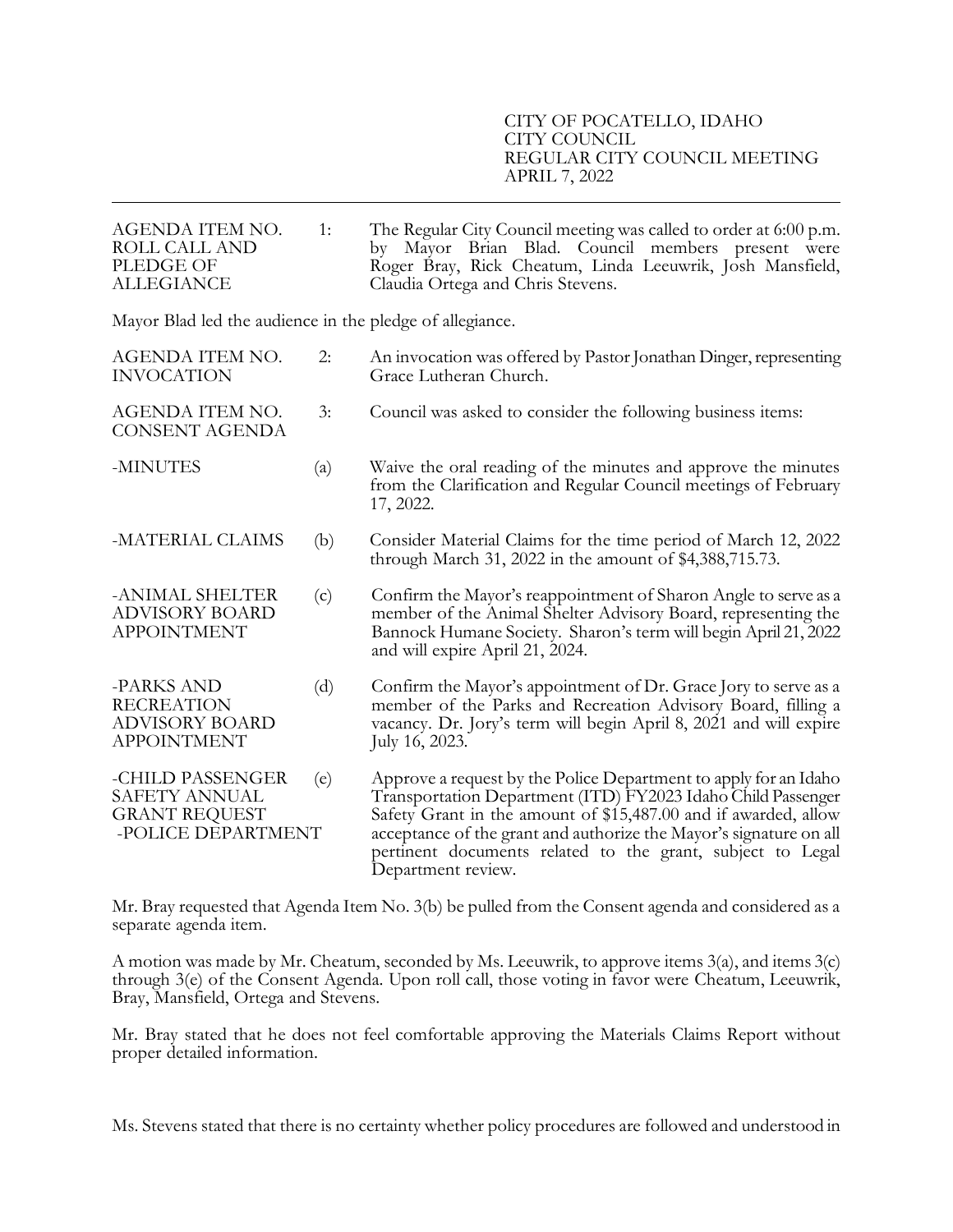# REGULAR CITY COUNCIL MEETING 2 APRIL 7, 2022

a consistent manner. She expressed her concern of the Material Claims Report lacking enough information to vote yes or no.

A motion was made by Mr. Cheatum, seconded by Mr. Mansfield, to approve item 3(b) on the Consent Agenda. Upon roll call, those voting in favor were Cheatum, Mansfield and Leeuwrik. Voting in opposition was Bray. Ortega and Stevens abstained from voting. The motion passed.

AGENDA ITEM NO. 4: Ms. Stevens, on behalf of Mayor Blad, proclaimed April 30, 2022<br>-PROCLAMATIONS to be National Therapy Animal Day in Pocatello and to be National Therapy Animal Day in Pocatello and encouraged citizens to celebrate therapy animals and their human

handlers and salute the service of therapy animal teams in our community and in communities across the nation.

Tamilyn Carson, representing Pet Partners, accepted the proclamation and thanked the Mayor and Council for the recognition.

Mr. Bray, on behalf of Mayor Blad, proclaimed the month of April 2022 to be Child Abuse Prevention Month in Pocatello and called upon citizens, community agencies, faith groups, medical facilities, and businesses to increase their participation in our efforts to support families, thereby preventing child abuse and strengthening communities.

Shannon Fox, representing Communities Aligned Prevention Efforts (C.A.P.E.), accepted the proclamation and thanked the Mayor and Council for the recognition.

Mr. Cheatum, on behalf of Mayor Blad, proclaimed April 29, 2022 to be Arbor Day in Pocatello and encouraged all citizens to celebrate Arbor Day and to support efforts to protect trees and woodlands.

Gerry Bates, representing South Idaho Urban and Community Forestry, accepted the proclamation and thanked the Mayor and Council for the recognition.

Ms. Leeuwrik, on behalf of Mayor Blad, proclaimed April 22, 2022 to be Earth Day in Pocatello and encouraged residents, businesses, and institutions to make a commitment to undertake programs and projects that enhance our community's natural environment by reducing the city's carbon footprint and help build a sustainable community.

Drew Riemersma, Environmental Technician, accepted the proclamation and thanked the Mayor and Council for the recognition.

Mr. Mansfield, on behalf of Mayor Blad, proclaimed the month of April 2022 to be Fair Housing Month in Pocatello and encouraged citizens and businesses to increase their awareness of the Fair Housing Act, as amended, so that all citizens can receive equal opportunities for housing in our community.

Sara Van Cleve, Housing Alliance and Community Partnerships Director, accepted the proclamation and thanked the Mayor and Council for the recognition.

AGENDA ITEM NO. 5: Mayor Blad reminded the Council members of the April 14<sup>th</sup> CALENDAR REVIEW Work Session at 9:00 a.m. and that all City Council meetings scheduled to be had on April 21<sup>st</sup> have been canceled.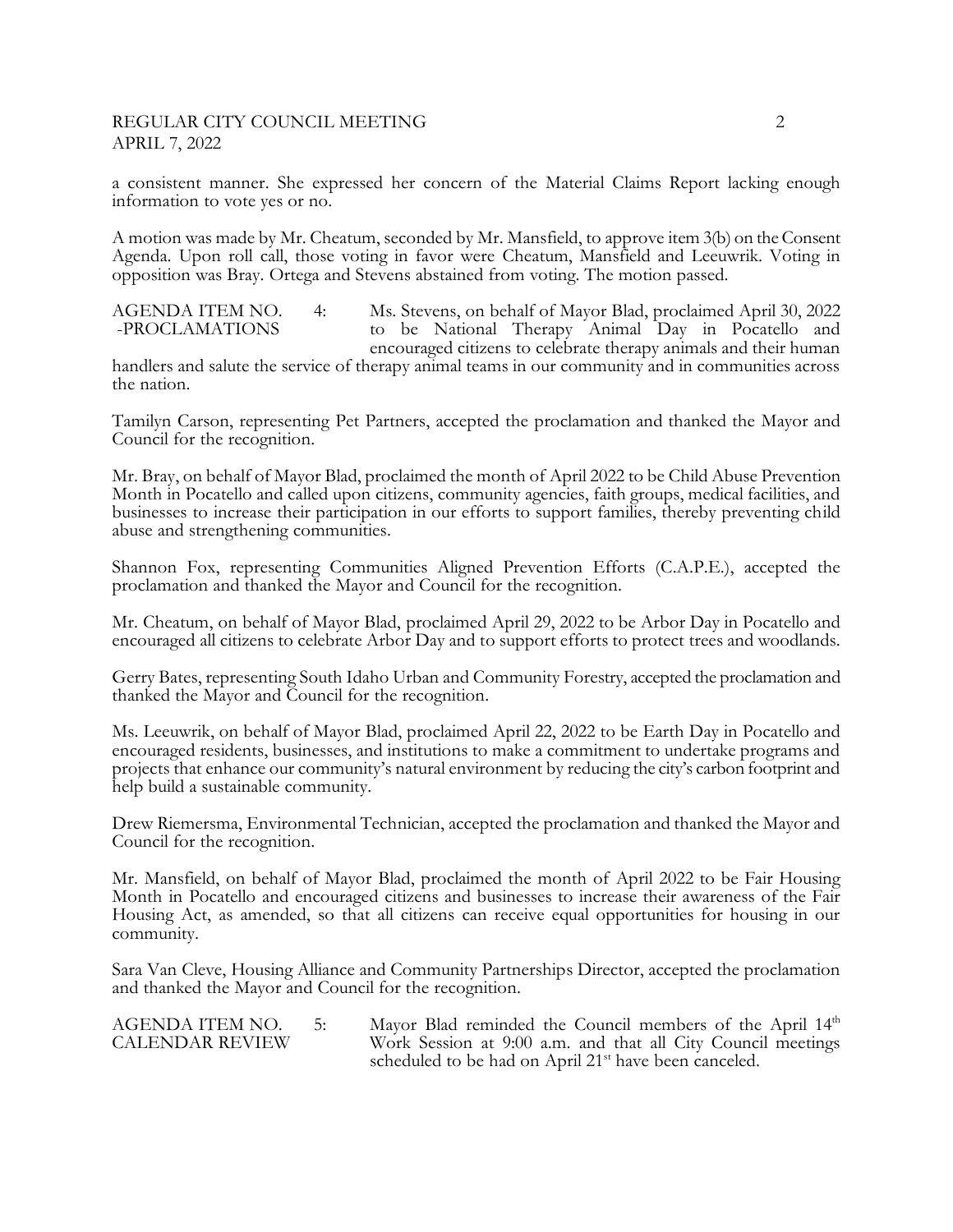### REGULAR CITY COUNCIL MEETING 3 APRIL 7, 2022

Mayor Blad announced the Annual Spring Clean Up at City cemeteries will continue through the end of April. Crews will remove and discard all flowers and decorations. Citizens are asked to remove decorations, etc. they have placed on cemetery spaces if they wish to avoid disposal of the items by staff; Compost Happens program began April 1<sup>st</sup> and continues through the last week of November. Yard waste carts will be picked up on the same day as your regular collection day. For more information, contact the Sanitation Department; Zoo Idaho is open for weekends only. Beginning May 1<sup>st</sup> the zoo will be open every day; the Portneuf Valley Environmental Fair will be held at Caldwell Park April 16<sup>th</sup> from 11:00 a.m. to 3:00 p.m. Citizens using any PRT fixed route or special service during Environmental Fair hours will ride for free to and from Caldwell Park; Medication Take-back Day (part of the Environmental Fair). Law enforcement agencies will "take-back" and safely dispose of unwanted medications to keep them out of our water supply. Mayor Blad noted that in accordance with President Biden's Executive Order all individuals must wear a face covering while at Pocatello Regional Airport and on Pocatello Regional Transit vehicles.

AGENDA ITEM NO. 6: This time was set aside for the Council to hear comments from the PUBLIC HEARING public regarding a request by Thomas J. Katsilometes for the –APEX ROAD RIGHT- vacation of a portion of the right-of-way located within Apex Road OF-WAY VACATION

Mayor Blad opened the public hearing.

Council members announced that there had not been any ex parte communication.

Mr. Katsilometes gave an overview of the request. He stated the proposed vacation of right-of-way is the remaining portion of Apex Road. Mr. Katsilometes noted it is unplatted and undeveloped and there do not appear to be any public utilities located within this right-of-way.

Carl Anderson, Senior Planner, stated the applicant has requested vacation of a portion of the north forty feet (40') of Apex Road and extending approximately three hundred and sixty-two feet (362') to the east. He noted the existing right-of-way is one hundred feet (100') in width and the vacation of the north forty feet (40') will leave intact a sixty foot (60') wide section of right-of-way. Mr. Anderson added approximately one hundred and seventy-five feet (175') of Apex Road is developed as shown on the Tuscany Heights Subdivision Plat (Instrument No. 20324675) and has a sixty foot (60') right-of-way. He added that all public notice requirements were met.

Mayor Blad announced no written comments had been received.

Paul Entrikin, Pocatello resident, spoke uncommitted to the vacation proposal. He expressed concerns of safety and water pressure issues.

Todd Argle, Pocatello resident, spoke uncommitted to the vacation proposal. He expressed concerns of safety. He added that he is concerned the proposal may affect adjacent property owner's rights.

In response to questions from Council, Mr. Katsilometes stated that he had no plans of future development for the parcel. He added that it will not affect any private property nor prevent public access points.

There being no further public comments, Mayor Blad closed the public hearing.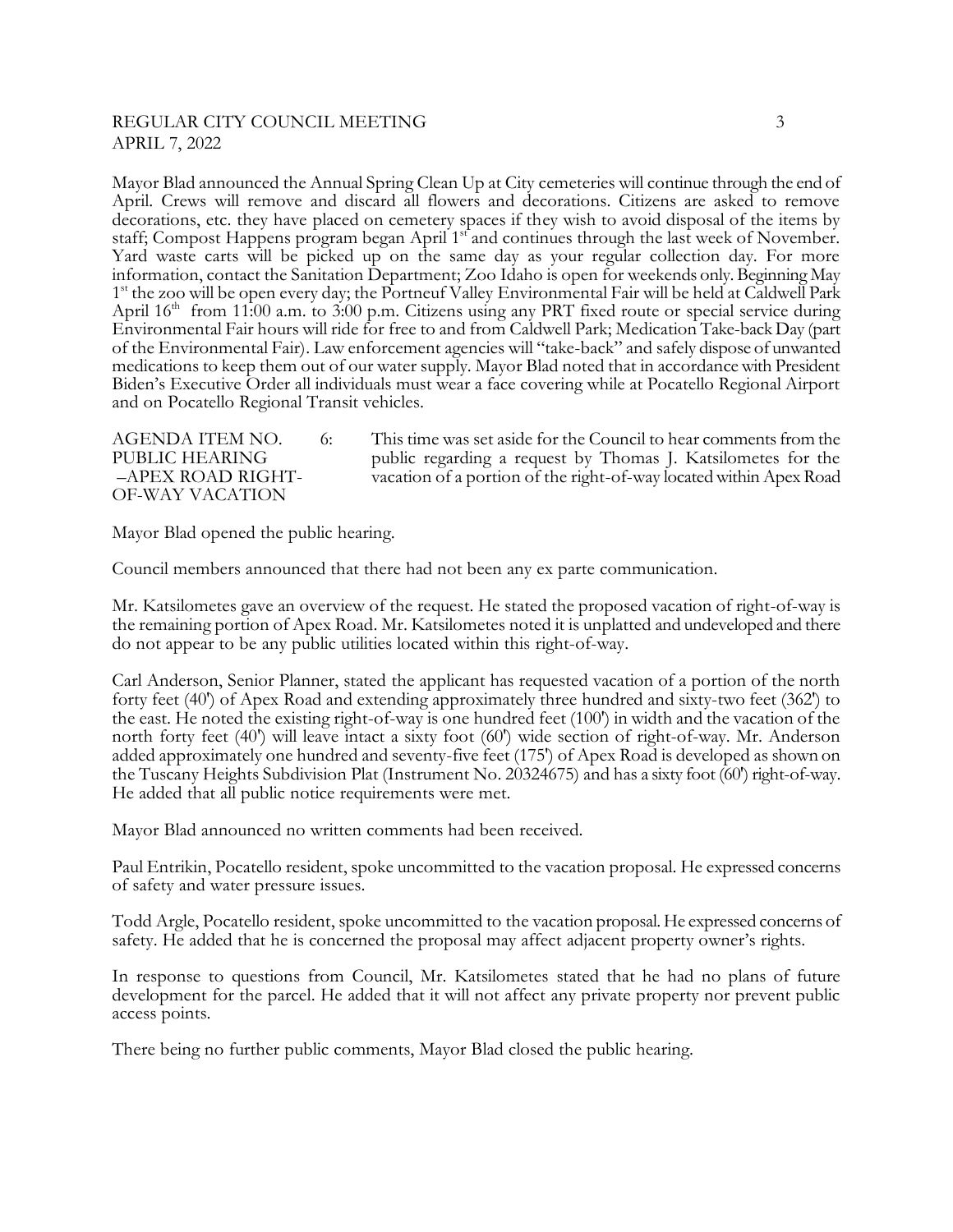## REGULAR CITY COUNCIL MEETING 4 APRIL 7, 2022

A motion was made by Mrs. Ortega, seconded by Mr. Cheatum, to approve the request by Thomas J. Katsilometes and approve the vacation and abandonment of the public's ownership interest in a rightof-way of approximately .323 acres located on the north side of Apex Road and approves conveyance of said vacated right-of-way in its entirety to Thomas J. Katsilometes. Upon roll call, those voting in favor were Ortega, Cheatum, Bray, Leeuwrik, Mansfield and Stevens.

SANITATION FEE AMENDMENT

AGENDA ITEM NO.  $\frac{7}{1}$  This time was set aside for the Council to hear comments from the PUBLIC HEARING public regarding proposed mid-year fee changes amending Exhibit<br>-PROPOSED FISCAL 5. Sanitation Department Fees. of the City's Fee Schedule for –PROPOSED FISCAL S, Sanitation Department Fees, of the City's Fee Schedule for sanitation services for Fiscal Year 2022.

Mayor Blad opened the public hearing.

Tom Kirkman, Deputy Public Works Director, proposed amendment is necessary as Bannock County had not yet determined their fee rate at the time the City of Pocatello adopted the Fiscal Year 2022 Fee Resolution. He noted that Bannock County's fee increase came after the City budget had been approved.

In response to a question from Council, Jared Johnson, City Attorney stated that the new fees would take effect as soon as the resolution is passed.

Mayor Blad announced no written comments had been received.

There being no public comments, Mayor Blad closed the public hearing and announced that a resolution would be considered under Agenda Item No. 17.

AGENDA ITEM NO. 8: Council was asked to consider a request by Kadeen –TREATMENT PLANT Bastian, Xcell Engineering, LLC (mailing address: 260 Laurel SYSTEM CAPACITY FEE Lane, Chubbuck, ID 83202) to waive Treatment Plant System REQUEST WAIVER Capacity Fees in the amount of \$2,250.00 for "Project New Day". –PROJECT NEW DAY Property, building supplies and labor have been donated to construct a home for Maila Galo, whose husband passed away in 2019 in a construction accident.

In response to questions from Council, Levi Adams, Water Pollution Control Superintendent, stated the City does not charge individual connection/capacity fees. He noted that the City of Chubbuck charges these fees. Mr. Adams added that the City of Pocatello sends a monthly statement to the City of Chubbuck which then pays the City of Pocatello. He noted that he is not aware of any requests or approvals of fee waivers in the past.

In response to a question from Council, Jared Johnson, City Attorney, stated fee schedule shouldn't be adjusted with a basis for doing so.

A motion was made by Mrs. Ortega, seconded by Ms. Stevens, to deny the request from Kadeen Bastian, Xcell Engineering, LLC to waive Treatment Plant System Capacity Fees in the amount of \$2,250.00 for "Project New Day". Upon roll call, those voting in favor were Ortega, Stevens, Bray, Cheatum, Leeuwrik and Mansfield.

AGENDA ITEM NO. 9: Council was asked to approve ratification of a grant application to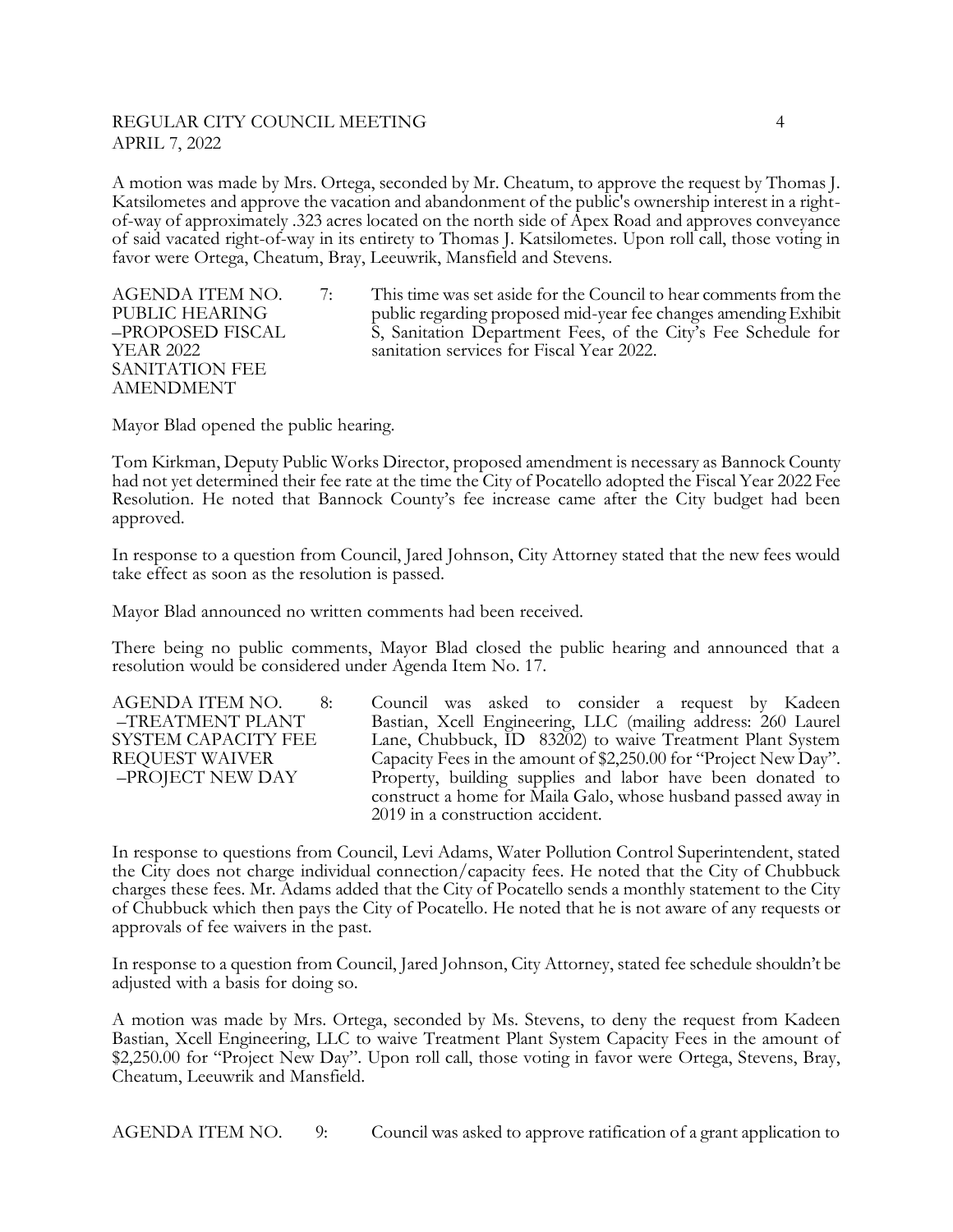## REGULAR CITY COUNCIL MEETING 5 APRIL 7, 2022

–IDAHO NURSERY Idaho Nursery and Landscaping Association (INLA) in the amount AND LANDSCAPE of \$300.00, subject to Legal Department review. If awarded, ASSOCIATION (INLA) Council may wish to authorize acceptance of the grant and authorize GRANT APPLICATION the Mayor's signature on all pertinent documents related to the RATIFICATION grant, subject to Legal Department review. Grant funds will be used –SCIENCE AND to plant a tree in Caldwell Park. The grant requires a 25% match ENVIRONMENT (\$75.00) which will be funded through in-kind donation.

A motion was made by Ms. Leeuwrik, seconded by Mrs. Ortega, to approve ratification of a grant application to Idaho Nursery and Landscaping Association (INLA) in the amount of \$300.00, subject to Legal Department review and authorize acceptance of the grant and authorize the Mayor's signature on all pertinent documents related to the grant, subject to Legal Department review. Upon roll call, those voting in favor were Leeuwrik, Ortega, Bray, Cheatum, Mansfield and Stevens.

AGENDA ITEM NO. 10: Council was asked to approve ratification of an Ifft Fund, Idaho –IFFT GRANT Community Foundation, grant application in the amount of APPLICATION \$10,000.00, subject to Legal Department review. If awarded, RATIFICATION Council may wish to authorize acceptance of the grant and authorize –CLARK STREET the Mayor's signature on pertinent documents related to the grant, PONDS subject to Legal Department review. Grant funds will be used to<br>BEAUTIFICATION fund improvements to the Clark Street Ponds as presented by fund improvements to the Clark Street Ponds as presented by PROJECT Portneuf Valley Partners at the March 10, 2022 Work Session. There is no City match requirement.

In response to a question from Council, Justin Armstrong, Water Superintendent, stated that no wells are located in the vicinity of the proposed project and there will not be an impact to the drinking water system.

A motion was made by Mr. Bray, seconded by Mr. Cheatum, to approve ratification of an Ifft Fund, Idaho Community Foundation, grant application in the amount of \$10,000.00, subject to Legal Department review and authorize the acceptance of the grant and authorize the Mayor's signature on pertinent documents related to the grant, subject to Legal Department review and there is no City match requirement. Upon roll call, those voting in favor were Bray, Cheatum, Leeuwrik, Mansfield, Ortega and Stevens.

–MEMORANDUM OF

- AGENDA ITEM NO. 11: Council was asked to approve the following:
- UNDERSTANDING a) Approve and authorize the Mayor to sign an MOU amending the (MOU) POLICE AND Collective Bargaining Agreement for the term of October 1, 2021 FIRE UNION to September 30, 2025 with the Fraternal Order of Police, Portneuf Valley Fraternal Order of Police, Local Lodge #13 modifying Article 7, Section 15; Article 10, Section 2; Article 11, Section 1; and Article 13, Section 1; and
	- b) Approve and authorize the Mayor to sign an MOU amending the Collective Bargaining Agreement for the term of October 1, 2021 to September 30, 2024 with the Firefighters Local Union #187, an affiliate of the International Association of Firefighters AFL CIO, modifying Article 14 and Article 16, Section A.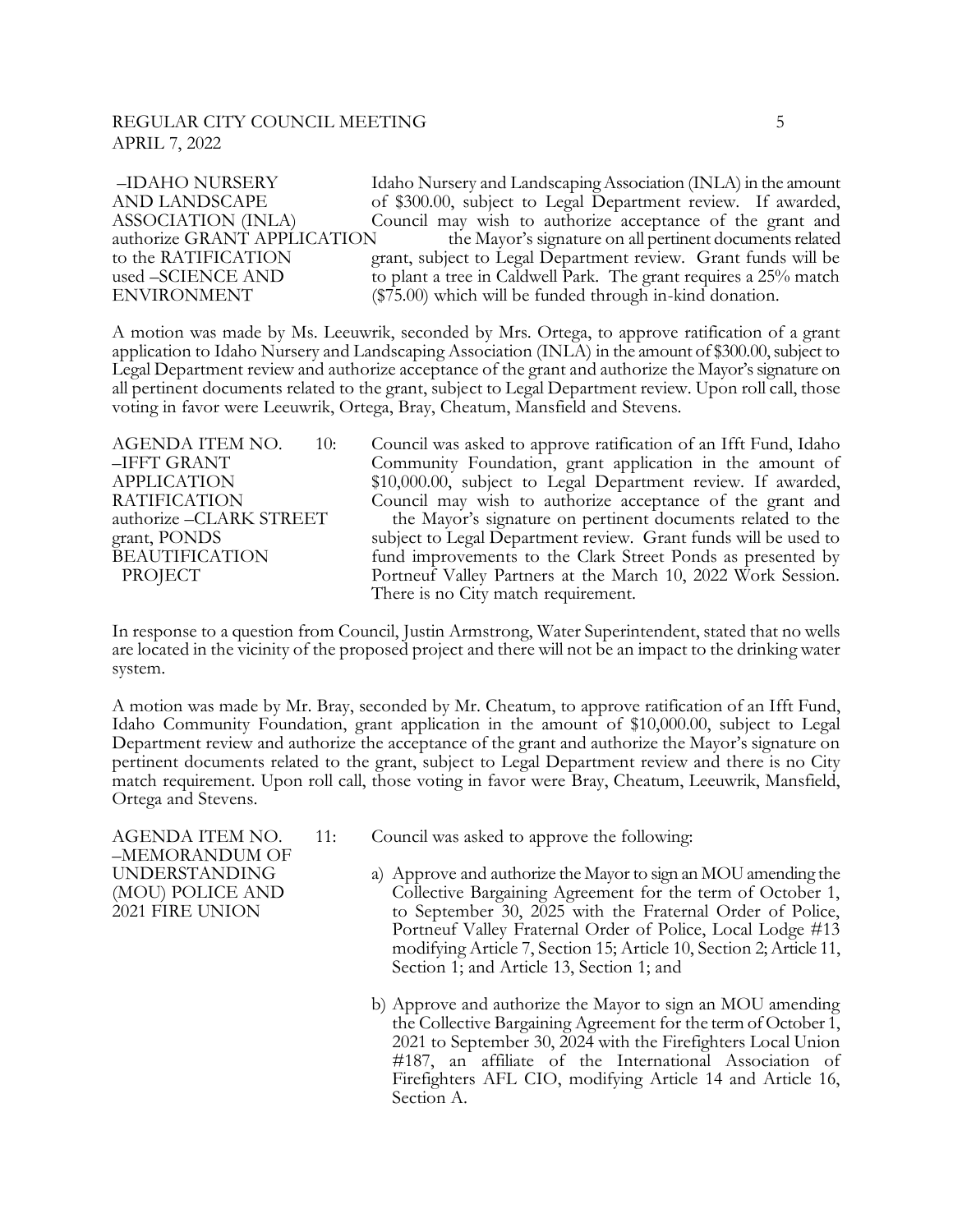#### REGULAR CITY COUNCIL MEETING 6 APRIL 7, 2022

A motion was made by Ms. Leeuwrik, seconded by Ms. Stevens, to approve and authorize the Mayor to sign an MOU amending the Collective Bargaining Agreement for the term of October 1, 2021 to September 30, 2025 with the Fraternal Order of Police, Portneuf Valley Fraternal Order of Police, Local Lodge #13 modifying Article 7, Section 15; Article 10, Section 2; Article 11, Section 1; and Article 13, Section 1; and approve and authorize the Mayor to sign, subject to Legal Department review an MOU amending the Collective Bargaining Agreement for the term of October 1, 2021 to September 30, 2024 with the Firefighters Local Union #187, an affiliate of the International Association of Firefighters AFL CIO, modifying Article 14 and Article 16, Section A. Upon roll call, those voting in favor were Leeuwrik, Stevens, Bray, Cheatum, Mansfield and Ortega.

AGENDA ITEM NO. 12: Council was asked to accept the recommendations of staff and –BID ACCEPTANCE award the bid for ADA Curb Ramp Installation Services to M & S FOR ADA CURB RAMP Development and Construction, LLC as part of the Street INSTALLATION Operations Department 2022 pavement maintenance program and SERVICES authorize the Mayor's signature on all pertinent documents related –STREET OPERATIONS to the project, subject to Legal Department review. Funds for the DEPARTMENT project are available in the Street Operations Fiscal Year 2022 budget.

A motion was made by Ms. Stevens, seconded by Mr. Mansfield, to accept the recommendations of staff and award the bid for ADA Curb Ramp Installation Services to M & S Development and Construction, LLC as part of the Street Operations Department 2022 pavement maintenance program and authorize the Mayor's signature on all pertinent documents related to the project, subject to Legal Department review. Upon roll call, those voting in favor were Stevens, Mansfield, Bray, Cheatum, Leeuwrik and Ortega.

–STREET OPERATIONS DEPARTMENT

AGENDA ITEM NO. 13: Council was asked to approve piggybacking the 2019 City of –PIGGY-BACK BID Pocatello contract with Valley Slurry Seal in the approximate amount ACCEPTANCE AND of \$670,000.00 for 2022 micro-surfacing services, and authorize the CONTRACT FOR Mayor's signature on all pertinent documents related to the project, MICRO-SURFACING subject to Legal Department review. Funds for the project have SERVICES been budgeted for in the Street Operations Fiscal Year 2022 budget.

A motion was made by Mr. Cheatum, seconded by Ms. Leeuwrik, to approve piggybacking the 2019 City of Pocatello contract with Valley Slurry Seal in the approximate amount of \$670,000.00 for 2022 micro-surfacing services, and authorize the Mayor's signature on all pertinent documents related to the project, subject to Legal Department review. Upon roll call, those voting in favor were Cheatum, Leeuwrik, Bray, Mansfield, Ortega and Stevens.

AGENDA ITEM NO. 14: Council was asked to accept the recommendations of staff and –BID ACCEPTANCE award the bid for asphalt and related materials to Mickelsen AND PURCHASE OF Construction, Inc. in the amount of \$433,300.00, as part of the ASPHALT AND RELATED Street Operations Department 2022 pavement maintenance program. MATERIALS Funding for the materials has been budgeted in the Street –STREET OPERATIONS Operations Fiscal Year 2022 budget. Council may also wish to DEPARTMENT authorize the Mayor's signature on all pertinent documents related to the purchase.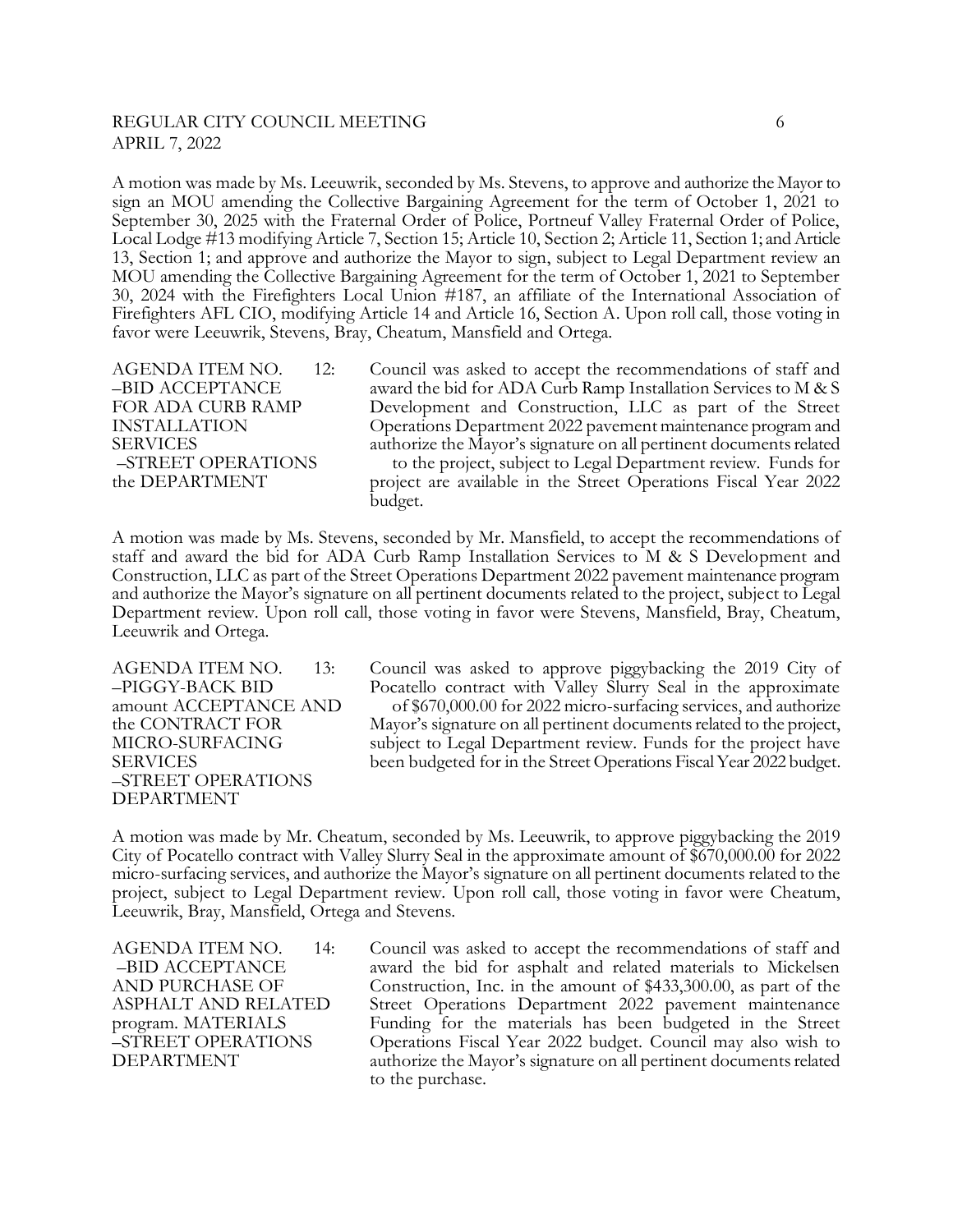# REGULAR CITY COUNCIL MEETING **7** APRIL 7, 2022

A motion was made by Mr. Bray, seconded by Ms. Stevens, to accept the recommendations of staff and award the bid for asphalt and related materials to Mickelsen Construction, Inc. in the amount of \$433,300.00, as part of the Street Operations Department 2022 pavement maintenance program and authorize the Mayor's signature on all pertinent documents related to the purchase, subject to Legal Department review. Upon roll call, those voting in favor were Bray, Stevens, Cheatum, Leeuwrik, Mansfield and Ortega.

CONTRACTOR FOR FUEL SITE PROJECT –STREET OPERATIONS DEPARTMENT

AGENDA ITEM NO. 15: Council was asked to accept the recommendations of staff and –BID ACCEPTANCE accept the bid for a Construction Manager/General Contractor for AND CONTRACT FOR the Fuel Site Project to Construction Services, Inc. and authorize the CONSTRUCTION Mayor's signature on all appropriate documents related to the MANAGER/GENERAL project, subject to Legal Department review.

A motion was made by Mr. Cheatum, seconded by Ms. Stevens, to accept the recommendations of staff and accept the bid for a Construction Manager/General Contractor for the Fuel Site Project to Construction Services, Inc. and authorize the Mayor's signature on all appropriate documents related to the project, subject to Legal Department review. Upon roll call, those voting in favor were Cheatum, Stevens, Bray, Leeuwrik, Mansfield and Ortega.

AGENDA ITEM NO. 16: Council was asked to approve the recommendations of staff and –POCATELLO CREEK authorize the Mayor to approve Change Order No. 1 of the BOOSTER STATION Pocatello Creek Booster Station Project, increasing the contract CHANGE ORDER NO. 1 amount by \$135,233.10, subject to Legal Department review. The –WATER DEPARTMENT change order is due to material unavailability from the initial bid and the project engineer's recommendation to switch to a suitable substitute material class for the 42" casing pipe for directional drilling under the I-15 corridor. Funds are available in the Water Department's capital reserve fund.

A motion was made by Mr. Mansfield, seconded by Ms. Leeuwrik, to approve the recommendations of staff and authorize the Mayor to approve Change Order No. 1 of the Pocatello Creek Booster Station Project, increasing the contract amount by \$135,233.10, subject to Legal Department review. Upon roll call, those voting in favor were Mansfield, Leeuwrik, Bray, Cheatum, Ortega and Stevens.

sanitation AMENDING services for Fiscal Year 2022. EXHIBIT "S" –SANITATION DEPARTMENT

AGENDA ITEM NO. 17: Council was asked to adopt a resolution amending Exhibit S, –RESOLUTION Sanitation Department Fees, of the City's Fee schedule for

A motion was made by Ms. Leeuwrik, seconded by Ms. Stevens, to adopt a resolution (2022-02) amending Exhibit S, Sanitation Department Fees, of the City's Fee schedule for sanitation services for Fiscal Year 2022. Upon roll call, those voting in favor were Leeuwrik, Stevens, Bray, Cheatum, Mansfield and Ortega.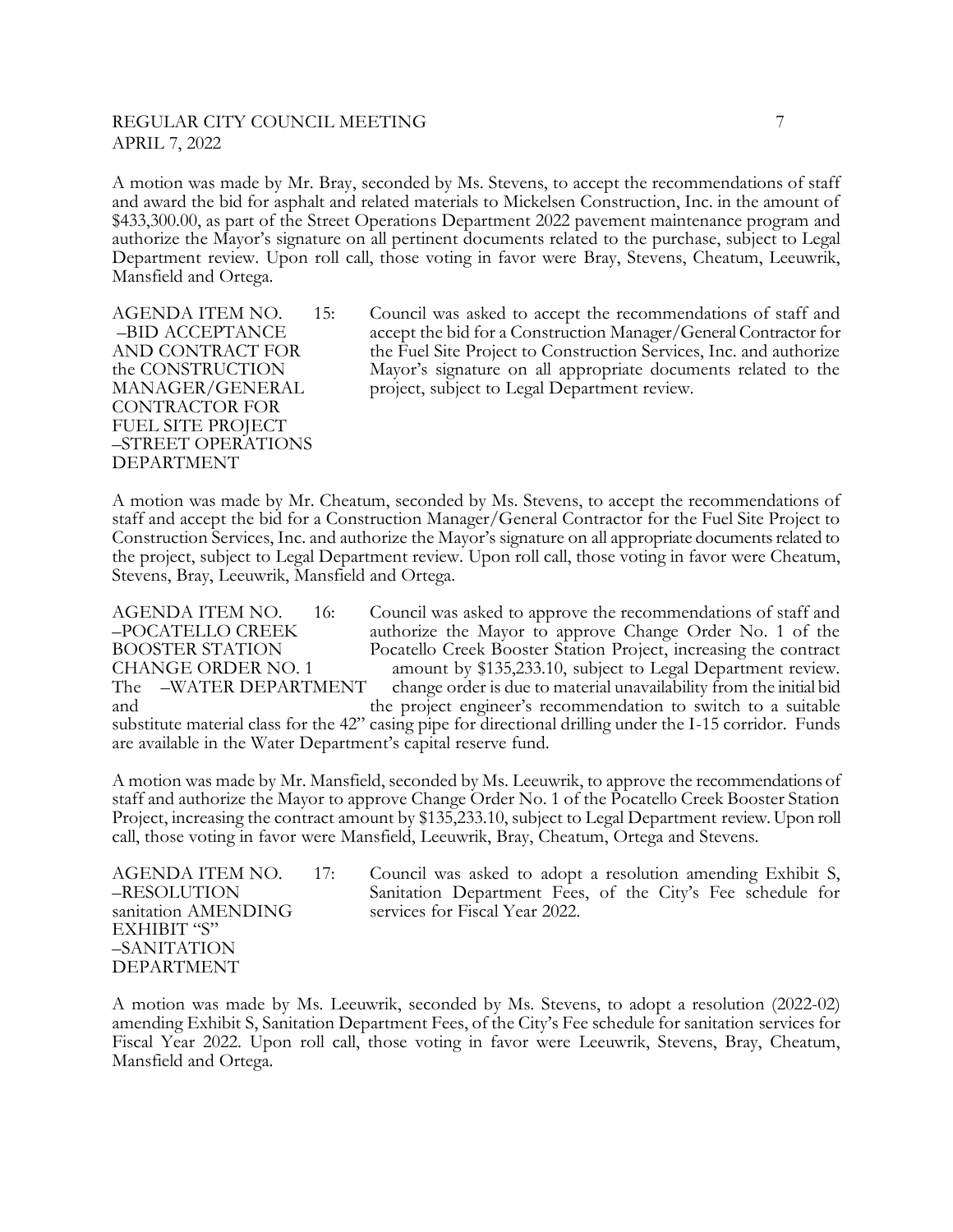## REGULAR CITY COUNCIL MEETING **8** 8 APRIL 7, 2022

AGENDA ITEM NO. 18: Council was asked to consider the following ordinances: ORDINANCES

VENTURE WAY AND WEST OF PORTNEUF WELLNESS COMPLEX

–ANNEXING (a) An ordinance annexing approximately 45.91 acres of land to extend APPROXIMATELY the Pocatello city limits south of Venture Way and west of the 45.91 ACRES OF LAND Portneuf Wellness Complex. The annexed property will be zoned LOCATED SOUTH OF Office Park (OP) and Residential Commercial Professional (RCP).

A motion was made by Mr. Cheatum, seconded by Mr. Mansfield, that the ordinance, Agenda Item No. 18(a), be read only by title and placed on final passage for publication, and that only the ordinance summary sheet be submitted for publication. Upon roll call, those voting in favor were Cheatum, Mansfield, Bray, Leeuwrik, Ortega and Stevens.

Jared Johnson, City Attorney, read the ordinance by title.

Mayor Blad declared the final reading of the ordinance annexing approximately 45.91 acres of land to extend the Pocatello city limits south of Venture Way and west of the Portneuf Wellness Complex and the annexed property will be zoned Office Park (OP) and Residential Commercial Professional (RCP). Mayor Blad asked, "Shall the ordinance pass?" Upon roll call, those voting in favor were Bray, Cheatum, Leeuwrik, Mansfield, Ortega and Stevens. Mayor Blad declared the ordinance passed, that it be numbered 3091 and that the ordinance summary sheet be submitted to the Idaho State Journal for publication.

–ANNEXING (b) An ordinance annexing approximately 18.74 acres of land to extend APPROXIMATELY the Pocatello city limits north of Vista Drive. The annexed property 18.74 ACRES LOCATED will be zoned Residential Medium Density Single-Family will be zoned Residential Medium Density Single-Family (RMS) with NORTH OF VISTA DRIVE a Comprehensive Plan Land Use designation of Residential (R).

A motion was made by Mr. Bray, seconded by Mr. Mansfield, that the ordinance, Agenda Item No. 18(b), be read only by title and placed on final passage for publication, and that only the ordinance summary sheet be submitted for publication. Upon roll call, those voting in favor were Bray, Mansfield, Cheatum, Leeuwrik, Ortega and Stevens.

Jared Johnson, City Attorney, read the ordinance by title.

Mayor Blad declared the final reading of the ordinance annexing approximately 18.74 acres of land to extend the Pocatello city limits north of Vista Drive and the annexed property will be zoned Residential Medium Density Single-Family (RMS) with a Comprehensive Plan Land Use designation of Residential (R). Mayor Blad asked, "Shall the ordinance pass?" Upon roll call, those voting in favor were Bray, Cheatum, Leeuwrik, Mansfield, Ortega and Stevens. Mayor Blad declared the ordinance passed, that it be numbered 3090 and that the ordinance summary sheet be submitted to the Idaho State Journal for publication.

| –ZONING            | An ordinance amending the zoning designation for the property     |
|--------------------|-------------------------------------------------------------------|
| <b>DESIGNATION</b> | located at 600 Jefferson Avenue from Residential Medium Density   |
| 600 JEFFERSON      | Single-Family (RMS) to Residential Commercial Professional (RCP). |
| AVENUE             |                                                                   |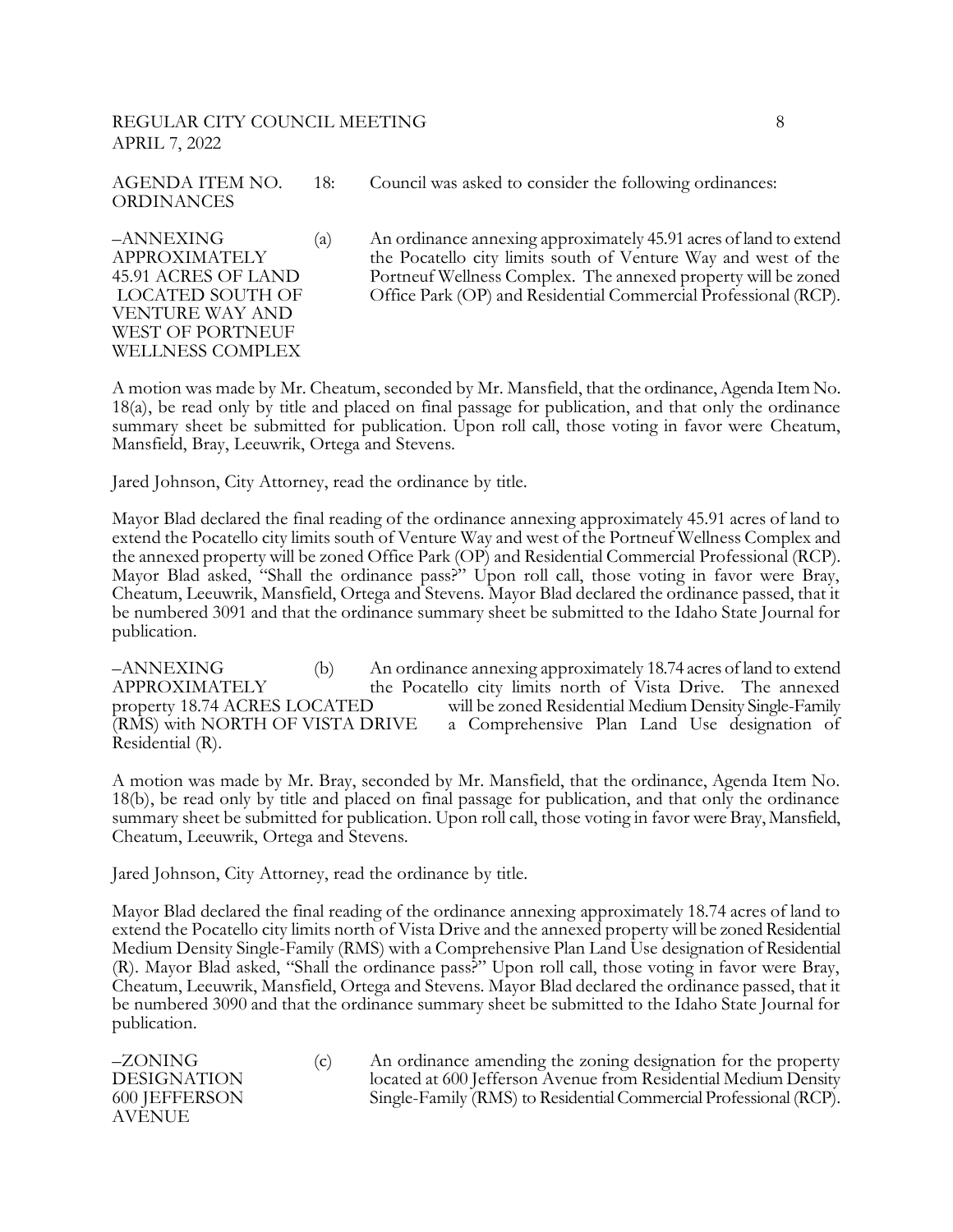A motion was made by Mr. Bray, seconded by Ms. Stevens, that the ordinance, Agenda Item No. 18(c), be read only by title and placed on final passage for publication, and that only the ordinance summary sheet be submitted for publication. Upon roll call, those voting in favor were Bray, Stevens, Cheatum, Leeuwrik, Mansfield and Ortega.

Jared Johnson, City Attorney, read the ordinance by title.

Mayor Blad declared the final reading of the ordinance amending the zoning designation for the property located at 600 Jefferson Avenue from Residential Medium Density Single-Family (RMS) to Residential Commercial Professional (RCP). Mayor Blad asked, "Shall the ordinance pass?" Upon roll call, those voting in favor were Bray, Cheatum, Leeuwrik, Mansfield, Ortega and Stevens. Mayor Blad declared the ordinance passed, that it be numbered 3092 and that the ordinance summary sheet be submitted to the Idaho State Journal for publication.

AND SAFETY" CHAPTER 8.14.110

–AMENDMENT TO (d) An ordinance amending Pocatello Municipal Code Title 8 "Health MUNICIPAL CODE and Safety" and more specifically Chapter 8.14.110 "Penalties" to TITLE 8 "HEALTH specify criminal penalties for violations of this code.

A motion was made by Mr. Cheatum, seconded by Mr. Mansfield, that the ordinance, Agenda Item No. 18(d), be read only by title and placed on final passage for publication, and that only the ordinance summary sheet be submitted for publication. Upon roll call, those voting in favor were Cheatum, Mansfield, Bray, Leeuwrik, Ortega and Stevens.

Jared Johnson, City Attorney, read the ordinance by title.

l,

Mayor Blad declared the final reading of the ordinance amending Pocatello Municipal Code Title 8 "Health and Safety" and more specifically Chapter 8.14.110 "Penalties" to specify criminal penalties for violations of this code. Mayor Blad asked, "Shall the ordinance pass?" Upon roll call, those voting in favor were Bray, Cheatum, Leeuwrik, Mansfield, Ortega and Stevens. Mayor Blad declared the ordinance passed, that it be numbered 3093 and that the ordinance summary sheet be submitted to the Idaho State Journal for publication.

| AGENDA ITEM NO.<br><b>ITEMS FROM THE</b><br>AUDIENCE | 19: | Phil Coleman, Pocatello resident, expressed his concerns regarding<br>the condition of local pickleball courts. |
|------------------------------------------------------|-----|-----------------------------------------------------------------------------------------------------------------|
| AGENDA ITEM NO.<br>ADJOURN                           | 20: | There being no further business, Mayor Blad adjourned the<br>meeting at 7:26 p.m.                               |

#### APPROVED BY:

### l, BRIAN C. BLAD, MAYOR

ATTESTED BY: